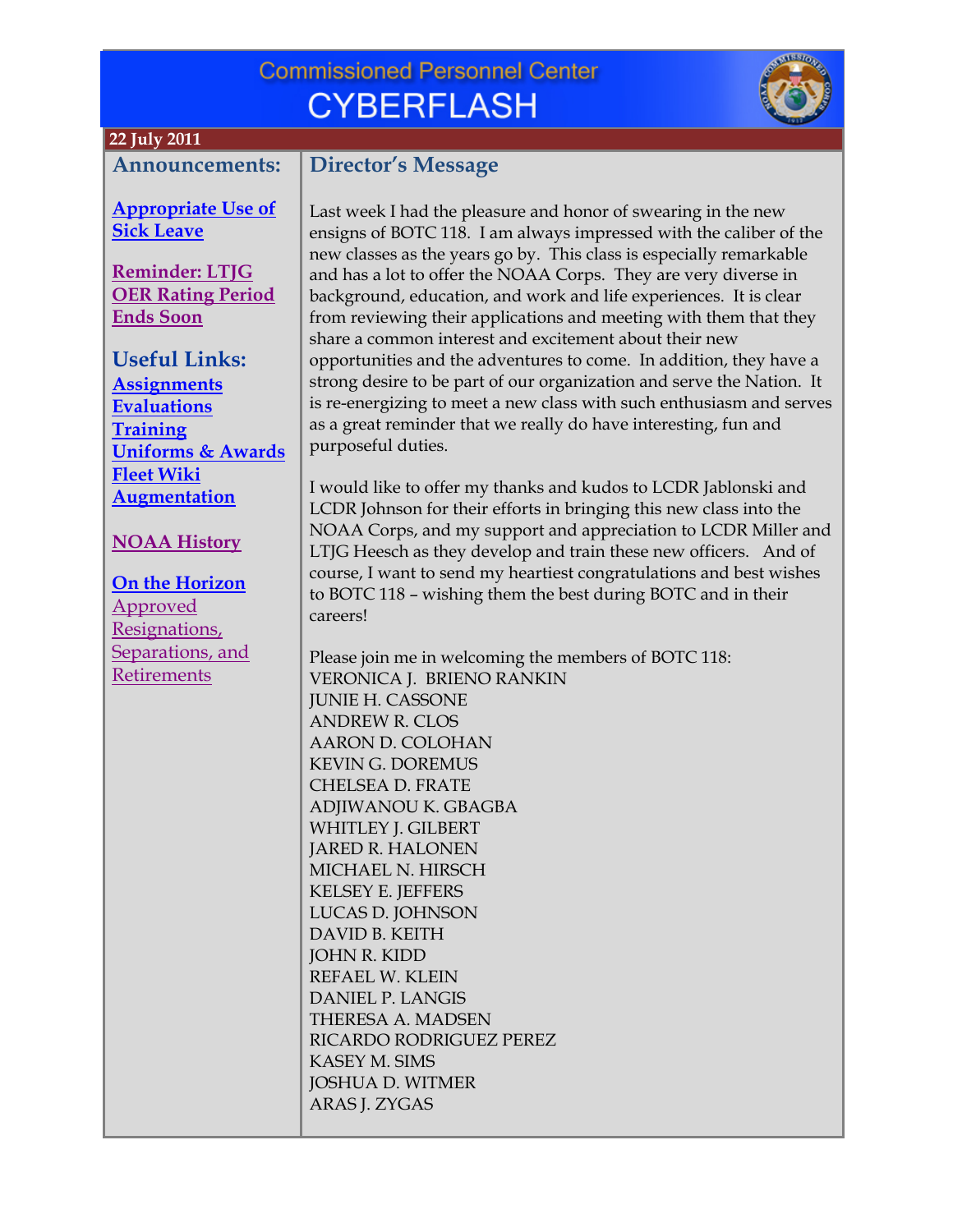tonek hande

**CDR Anne K. Lynch, NOAA Director, Commissioned Personnel Center** 

Return to top of Page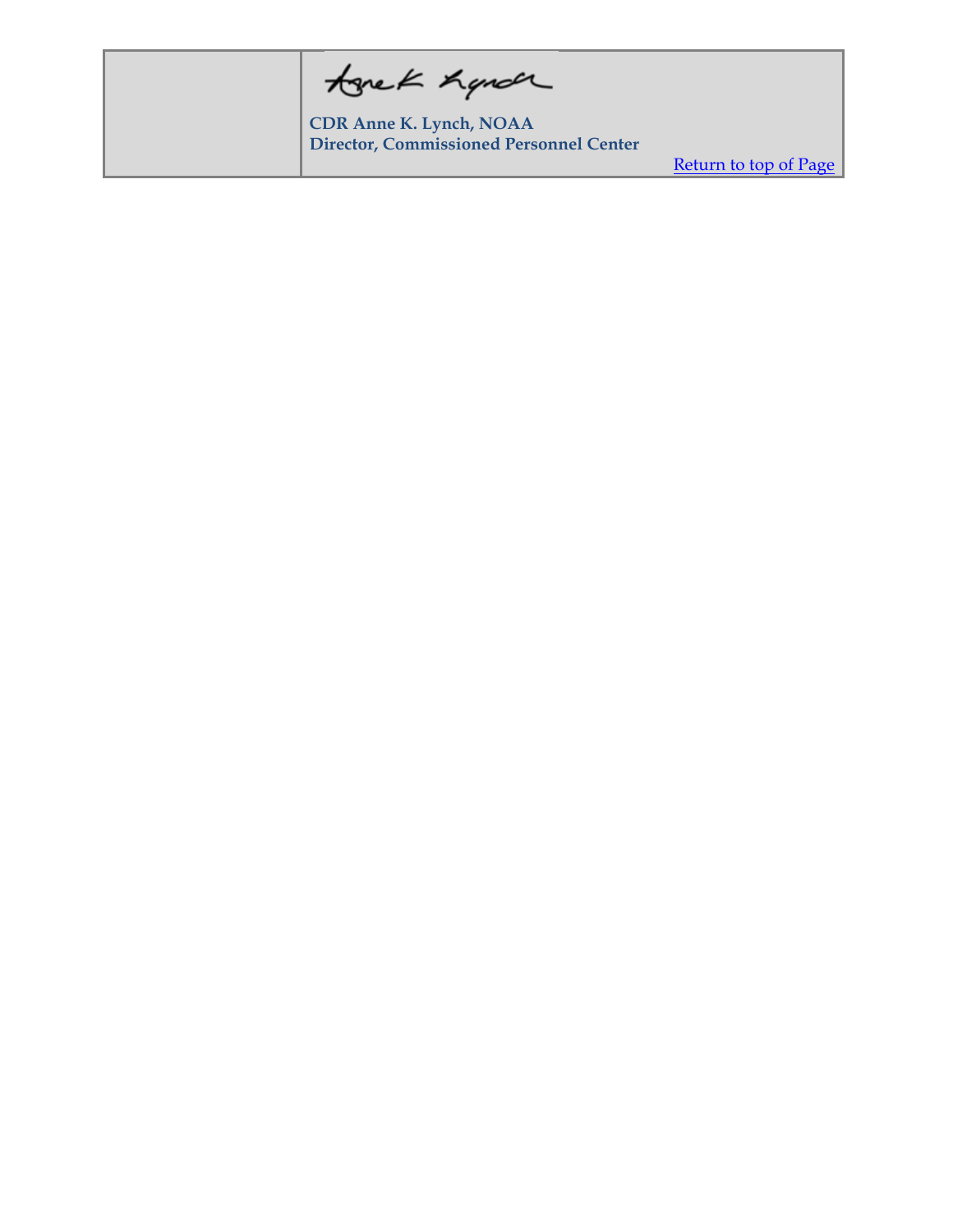## **Appropriate Use of Sick Leave**

Recently CPC has received questions regarding the appropriate use of sick leave and the approval processes involved. Here is a quick overview of sick leave; however, a more thorough review of leave responsibilities is covered in NOAA Corps Directives, Chapter 6.

Regular sick leave, convalescent leave, and maternity leave are forms of sick leave. Sick leave must be reported, but is not charged to the officer's leave account. Each use of sick leave exceeding two days will be documented using a Officer Leave Request and Authorization (NOAA Form 56-12), and submitted to the NOAA Corps Payroll Unit. If absence from duty due to sickness or injury is likely to exceed two calendar days, the officer, unless already under the care of a physician, will report for treatment to the nearest U.S. Military Treatment Facility. If absence from duty due to sickness or injury is likely to exceed seven calendar days, the officer will obtain a statement from the attending physician indicating the nature of illness or injury and prognosis, including anticipated date of return to duty. This information should be forwarded to CAPT Jane Powers, Director, Office of Health Services.

Officers found to be temporarily not fit for duty are required to request convalescent leave. Convalescent leave is requested on a NOAA Form 56-12 and forwarded, through CAPT Powers, to the Director, NOAA Corps, for approval. Officers found to be not fit for sea or flight duty are to be temporarily reassigned to duty on shore. If you have any questions with regard to the appropriate execution of sick leave contact Katherine Raymond at 301-713-7732 or Katherine.Raymond@noaa.gov.

#### Return to top of Page

# **Reminder: LTJG OER Annual Period of Report is Approaching**

The semi-annual / annual period of report for LTJG OERs ends July 31st. Rated officers are required to provide section 1 and 2 of the OER and list of accomplishments to their supervisors **21 days prior** to the end of period date (i.e. July 10).

Officers in the upcoming O-3 promotion zone must ensure their OERs are routed through the rating chain to arrive at CPC **no later than August 12th** to allow time for review, processing, and response time before the OPB meets. OERs marked "invalid" will not be reviewed by the OPB.

LTJGs detaching within 6 months of July 31<sup>st</sup> may defer to that effective date, or until the 2012 semi-annual/annual end of period date, if the period of report remains less than 18 months for officers with greater than 3 years of service, 9 months for officers with less than 3 years of service.

Links to the OER directive, the "Top Ten Tips for Ensuring OERS clear CPC Review", and other helpful links are available on the "Career Management - Evaluations" page of the CPC web site.

Officers are encouraged to link performance and potential to development of the leadership competencies described in the "NOAA Corps Leadership Development Framework": Contact Chief.CareerMgmt.CPC@noaa.gov for further guidance on Officer Evaluation Reports. Return to top of Page

# **Interesting Article Regarding Licensing Requirements**

The Director, CPC recently received an article from field that may be of interest to officers looking to get their mates license. Here is a link to the article. Link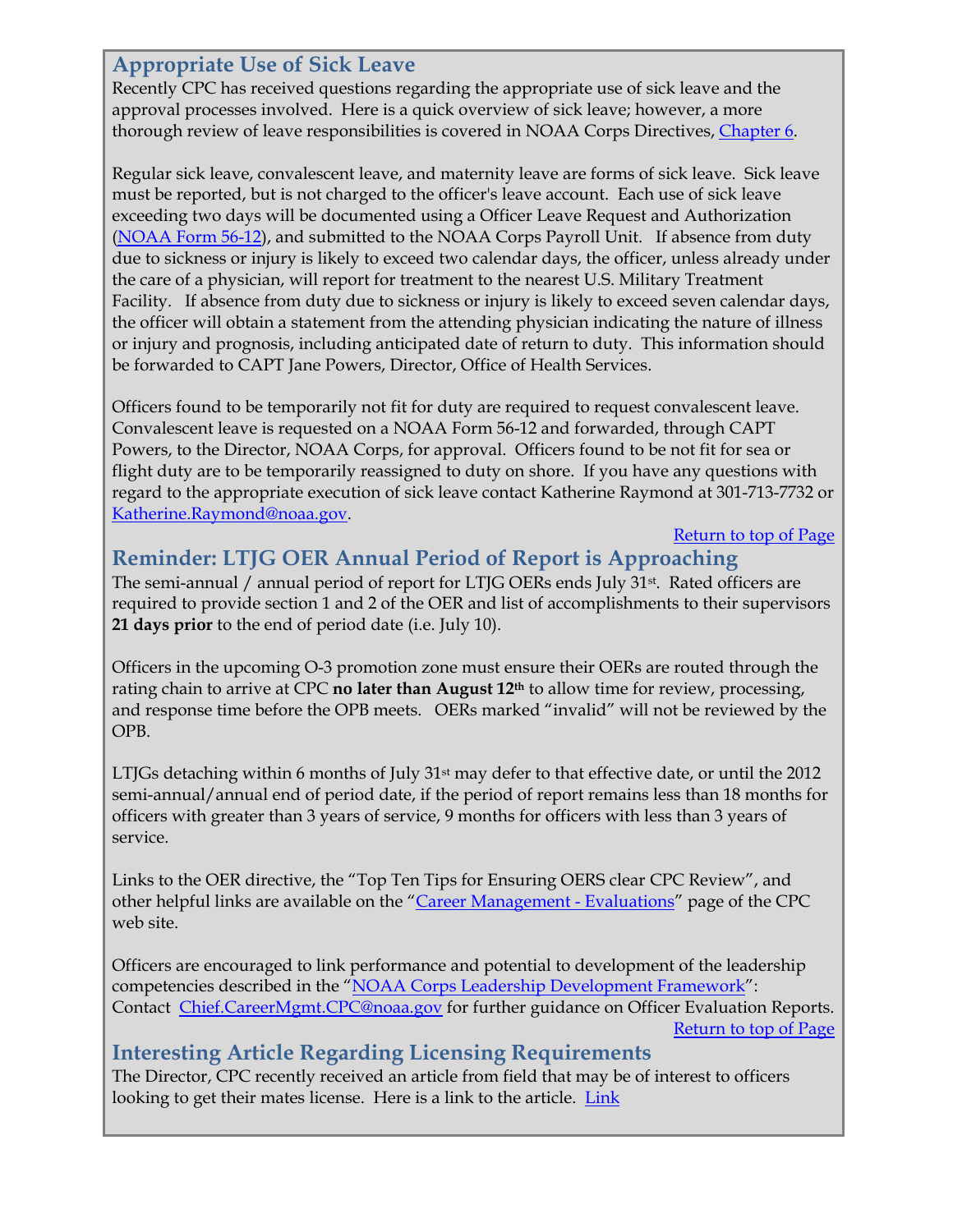# **NOAA History- The Thunderstorm Project**

#### Dr. Horace R. Byers Director, Thunderstorm Project

Down in Orlando, Florida, the Thunderstorm Project is well underway. Though its field headquarters are located in Orlando, the Project headquarters are in Chicago, Illinois, under Region Three. At the present time, there are 54 automatic recording surface stations, approximately one mile apart, south of Orlando in an area 7 miles wide by 13 miles long. All of these stations are serviced once daily with the double register, the rain gauge, microbarograph and hygrothermograph charts being changed every 24 hours. There are also six Army 658 raobrawin stations located just outside of the area. This Army equipment is operated by Weather Bureau personnel. Communication between all of these upper air stations, headquarters in Orlando, and the controlling radar station located west of Orlando is carried on by means of the Project's radio network.

Along with the detailed microanalysis of the usual surface and upper air meteorological information, the project has nine P-61's (the Black Widow) and three gliders assigned to it in order to get better information as to what takes place in a thunderstorm. These planes have instruments to record vertical currents, new electronic temperature measuring instruments, radio altimeters and radar scopes, which will be photographed, and it is hoped that the electrostatical field recorders will be received sometime this summer.



*F-15A, a modified P-61 which was used in the Thunderstorm Project*

Surface maps are being plotted and drawn for every 5 minutes during the time of all thunderstorms or large convective showers. There were twenty such periods in May which is far above the climatological average. Some of the thunderstorms recorded so far have been small cloudbursts with up to five-tenths of an inch or rainfall recorded per five minute period. The total rainfall recorded for any one storm has been approximately 2 inches in one hour. Upper air analysis of raobs and rawins started on May 27 and the airplanes are scheduled to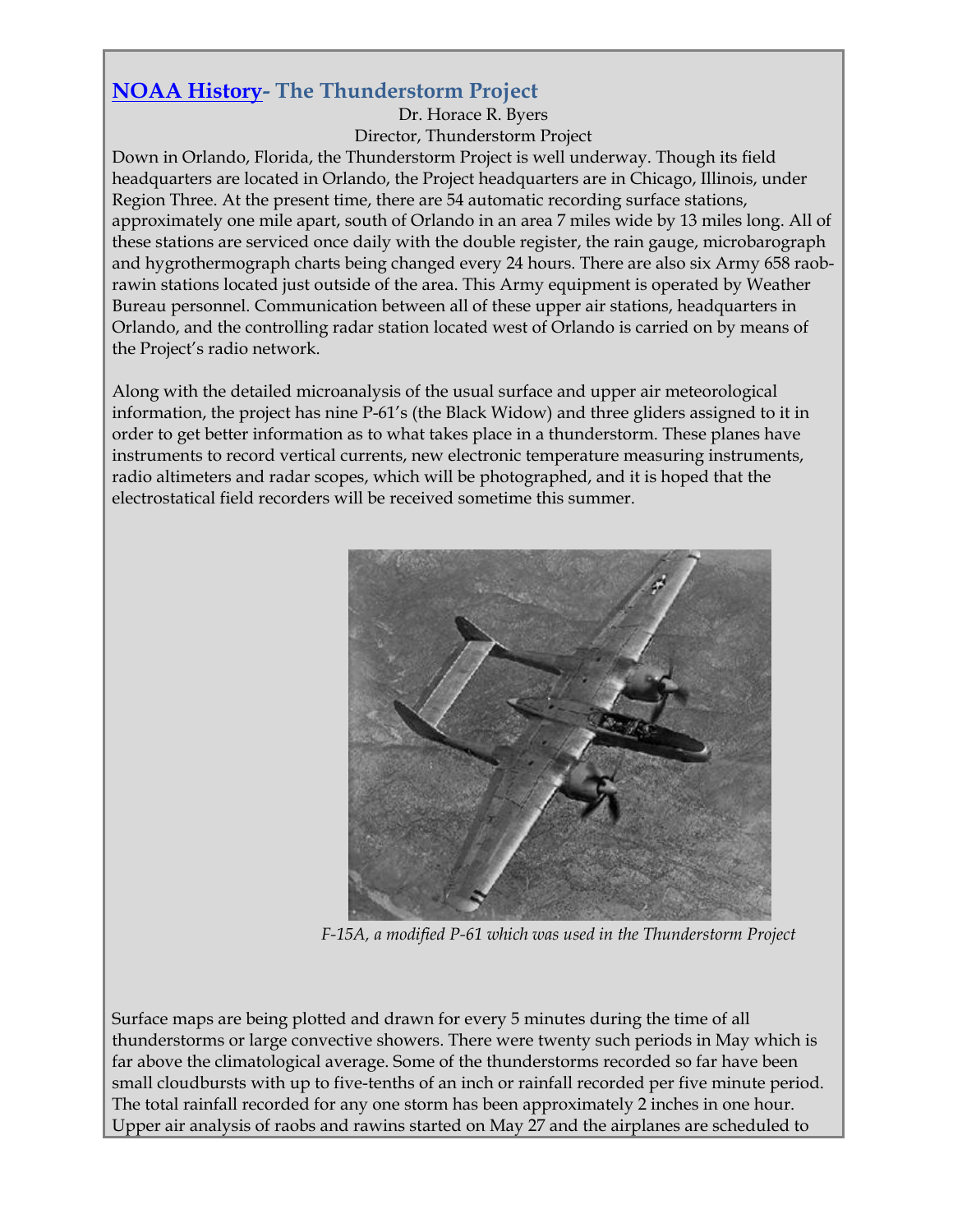begin flying through storms the first part of June. Data received from all sources will be analyzed.

Besides the field headquarters in Orlando, another sub-field headquarters has been organized at Station 26 in the surface network, on Lake Tohopekaligia where 3 temporary Army buildings have been erected. This serves as headquarters for the personnel that service the surface network, the personnel working on the 658 stations, and the personnel working on the 654 stations. Besides the 3 buildings, there is a 658 rawin and 1 of the mobile radiosonde stations located there. It is a well organized station, even to the nice beach for off-duty swimming a short distance down the road.

This station is far from the nearest drinking water supply, and the need for a well was felt. The equipment for a pump type well consisted of pump, pipe, and a driving point. The latter caused Mr. L. M. Dye, meteorologist in charge of the Observations Section of the Project, some embarrassment. It seems that after driving the pipe and point approximately 8 feet into the ground, they decided to move the pump to a new location. The pipe came out, but not the driving point. At Mr. Dye's suggestion, the men dug a small hole so that the point could be reached. However, this hole was quite narrow and the Meteorologist in charge of the Observations Section volunteered to be lowered by his ankles head first. This happened a bit more rapidly and violently than intended, and even though he did recover the pipe point, Mr. Dye had a hard time explaining to everyone just how he got that coating of sand during the middle of the day.

Return to top of Page

| 02 August 2011                                                                  | Uniform Awards Board                      |  |
|---------------------------------------------------------------------------------|-------------------------------------------|--|
| 02 September 2011                                                               | Promotion Selection OPB for Grade: O-3    |  |
| 06 September 2011                                                               | Uniform Awards Board                      |  |
| 13 - 21 September 2011                                                          | Mid-Grade Leadership Training (tentative) |  |
| 01 October 2011                                                                 | Tucked ODU no longer authorized           |  |
| 17 October 2011 – 10 November 2011<br>Travel Dates 16 October & 11<br>November) | REFTRA 71                                 |  |
| Return to top of Page                                                           |                                           |  |

### **On the Horizon**

Return to top of Page